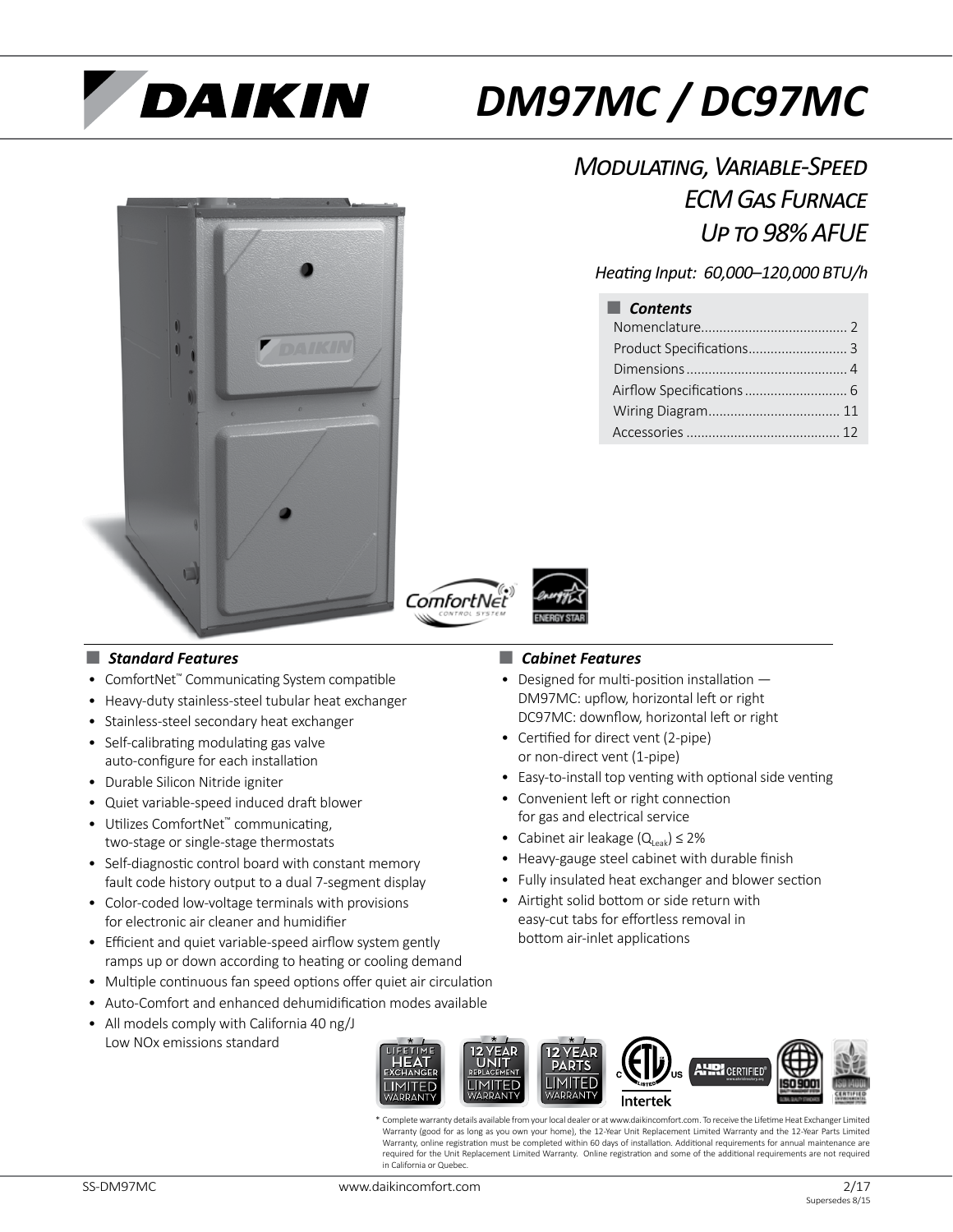|                                     | D            | M                | 97                      | М | C | 060   | 3  | В  | N  | Α  | Α  |                         |
|-------------------------------------|--------------|------------------|-------------------------|---|---|-------|----|----|----|----|----|-------------------------|
|                                     | $\mathbf{1}$ | $\overline{2}$   | 3,4                     | 5 | 6 | 7,8,9 | 10 | 11 | 12 | 13 | 14 |                         |
| <b>Brand</b>                        |              |                  |                         |   |   |       |    |    |    |    |    | <b>Minor Revision</b>   |
| D - Daikin Brand                    |              |                  |                         |   |   |       |    |    |    |    |    | A - Initial Release     |
|                                     |              |                  |                         |   |   |       |    |    |    |    |    | <b>B</b> - 1st Revision |
| Configuration                       |              |                  |                         |   |   |       |    |    |    |    |    |                         |
| M - Upflow/Horizontal               |              |                  |                         |   |   |       |    |    |    |    |    | <b>Major Revision</b>   |
| C - Downflow/Horizontal             |              |                  |                         |   |   |       |    |    |    |    |    | A - Initial Release     |
|                                     |              |                  |                         |   |   |       |    |    |    |    |    | <b>B</b> - 1st Revision |
| <b>AFUE</b>                         |              |                  |                         |   |   |       |    |    |    |    |    |                         |
| 92 - 92% AFUE                       |              | 97-97-98% AFUE   |                         |   |   |       |    |    |    |    |    | <b>NO<sub>x</sub></b>   |
| 96 - 96% AFUE                       |              |                  |                         |   |   |       |    |    |    |    |    | N - Low NOx             |
|                                     |              |                  |                         |   |   |       |    |    |    |    |    |                         |
| <b>Gas Valve</b>                    |              |                  |                         |   |   |       |    |    |    |    |    | <b>Cabinet Width</b>    |
| M - Modulating                      |              |                  | H - Convertible 2-Stage |   |   |       |    |    |    |    |    | $B - 17.5"$             |
| $V - 2$ Stage                       |              | S - Single Stage |                         |   |   |       |    |    |    |    |    | $C - 21"$               |
|                                     |              |                  |                         |   |   |       |    |    |    |    |    | $D - 24.5"$             |
| <b>Motor</b>                        |              |                  |                         |   |   |       |    |    |    |    |    |                         |
| C - Variable Speed ECM / ComfortNet |              |                  |                         |   |   |       |    |    |    |    |    | <b>Maximum CFM</b>      |
| E - Multi-Speed ECM                 |              |                  | S - Single Speed        |   |   |       |    |    |    |    |    | 2 - 800 CFM             |
|                                     |              |                  |                         |   |   |       |    |    |    |    |    | 3 - 1200 CFM            |
| MBTU/h                              |              |                  |                         |   |   |       |    |    |    |    |    | 4 - 1600 CFM            |
| 040 - 40,000 BTU/h                  |              |                  | 100 - 100,000 BTU/h     |   |   |       |    |    |    |    |    | 5 - 2000 CFM            |
| 060 - 60,000 BTU/h                  |              |                  | 120 - 120,000 BTU/h     |   |   |       |    |    |    |    |    |                         |
|                                     |              |                  |                         |   |   |       |    |    |    |    |    |                         |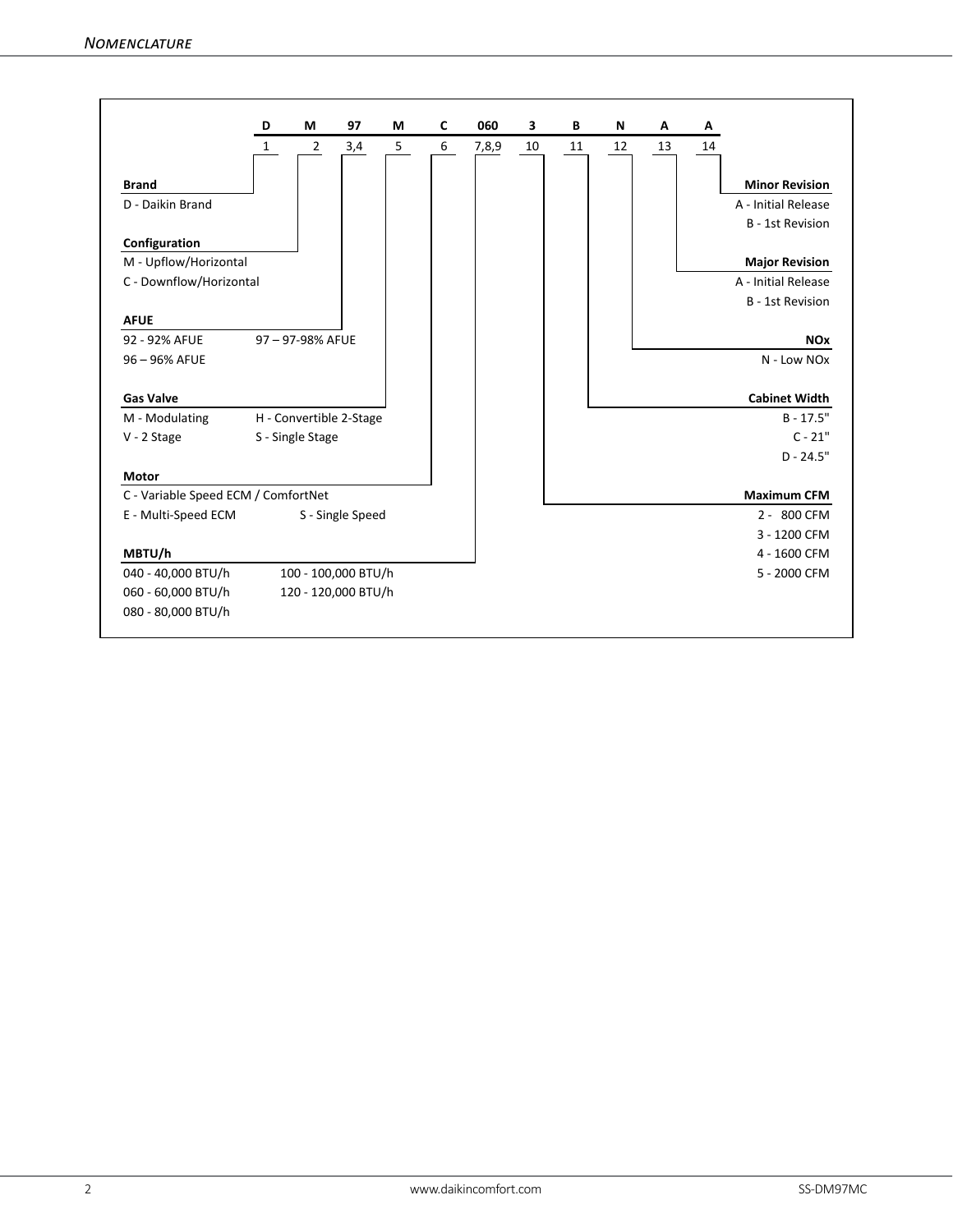|                                             | DM97MC<br>0603BNA | DM97MC<br>0803BNA | DM97MC<br><b>0804CNA</b> | DM97MC<br><b>1005CNA</b> | DM97MC<br><b>1205DNA</b> | DC97MC<br>0603BNA | DC97MC<br>0803BNA | DC97MC<br>0804CNA | DC97MC<br><b>1005CNA</b> |
|---------------------------------------------|-------------------|-------------------|--------------------------|--------------------------|--------------------------|-------------------|-------------------|-------------------|--------------------------|
| <b>HEATING DATA</b>                         |                   |                   |                          |                          |                          |                   |                   |                   |                          |
| High Fire Input <sup>1</sup>                | 60,000            | 80,000            | 80,000                   | 100,000                  | 120,000                  | 60,000            | 80,000            | 80,000            | 100,000                  |
| High Fire Output <sup>1</sup>               | 58,800            | 77,600            | 78,400                   | 97,000                   | 116,400                  | 58,200            | 77.600            | 77,600            | 97,000                   |
| Low-Fire Steady-State Input <sup>1</sup>    | 30,000            | 40,000            | 40,000                   | 50,000                   | 60,000                   | 30,000            | 40.000            | 40.000            | 50,000                   |
| Low-Fire Steady-State Output <sup>1</sup>   | 29,400            | 38,800            | 39,200                   | 48,500                   | 58,200                   | 29,100            | 38,800            | 38,800            | 48,500                   |
| $A$ FUE <sup>2</sup>                        | 98                | 97                | 98                       | 97                       | 97                       | 97                | 97                | 97                | 97                       |
| Temperature Rise Range (°F)                 | $25 - 55$         | $30 - 60$         | $25 - 55$                | $35 - 65$                | $35 - 65$                | $35 - 65$         | $35 - 65$         | $35 - 65$         | $35 - 65$                |
| Vent Diameter <sup>3</sup>                  | $2" - 3"$         | $2" - 3"$         | $2" - 3"$                | $2" - 3"$                | $2" - 3"$                | $2" - 3"$         | $2" - 3"$         | $2" - 3"$         | $2" - 3"$                |
| No. of Burners                              | 3                 | 4                 | 4                        | 5                        | 6                        | 3                 | 4                 | $\overline{4}$    | 5                        |
| <b>CIRCULATOR BLOWER</b>                    |                   |                   |                          |                          |                          |                   |                   |                   |                          |
| Available AC @ 0.5" ESP                     | $1.5 - 3$         | $1.5 - 3$         | $1.5 - 4$                | $2 - 5$                  | $2 - 5$                  | $1.5 - 3$         | $1.5 - 3$         | $1.5 - 4$         | $2 - 5$                  |
| Size $(D \times W)$                         | $11" \times 8"$   | $11" \times 8"$   | $11" \times 10"$         | $11" \times 10"$         | $11" \times 11"$         | $11" \times 8"$   | $11" \times 8"$   | $11" \times 10"$  | $11" \times 10"$         |
| Horsepower @ 1075 RPM                       | $\frac{1}{2}$     | $\frac{1}{2}$     | $\frac{3}{4}$            | $\mathbf{1}$             | 1                        | $\frac{1}{2}$     | $\frac{1}{2}$     | $\frac{3}{4}$     | 1                        |
| Speed                                       | VS ECM            | VS ECM            | VS ECM                   | VS ECM                   | VS ECM                   | VS ECM            | VS ECM            | VS ECM            | VS ECM                   |
| FILTER SIZE (IN <sup>2</sup> )              |                   |                   |                          |                          |                          |                   |                   |                   |                          |
| Permanent                                   | 739               | 766               | 862                      | 862                      | 1,035                    | 517               | 690               | 690               | 862                      |
| Disposable                                  | 370               | 383               | 431                      | 431                      | 517                      | 259               | 345               | 345               | 431                      |
| <b>ELECTRICAL DATA</b>                      |                   |                   |                          |                          |                          |                   |                   |                   |                          |
| Min. Circuit Ampacity <sup>4</sup>          | 8.8               | 8.8               | 11.6                     | 15.4                     | 15.4                     | 8.8               | 8.8               | 11.6              | 15.4                     |
| Max. Overcurrent Device (amps) <sup>5</sup> | 15                | 15                | 15                       | 20                       | 20                       | 15                | 15                | 15                | 20                       |
| <b>SHIPPING WEIGHT (LBS)</b>                | 118               | 121               | 142                      | 144                      | 157                      | 117               | 122               | 144               | 146                      |

<sup>1</sup> Natural Gas BTU/h

² DOE AFUE based upon Isolated Combustion System (ICS)

<sup>3</sup> Installer must supply one or two PVC pipes: one for combustion air (optional) and one for the flue outlet (required). Vent pipe must be either 2" or 3" in diameter, depending upon furnace input, number of elbows, length of run and installation (1 or 2 pipes). The optional Combustion Air Pipe is dependent on installation/code requirements and must be 2" or 3" diameter PVC.

⁴ Minimum Circuit Ampacity = (1.25 x Circulator Blower Amps) + ID Blower amps. Wire size should be determined in accordance with National Electrical Codes. Extensive wire runs will require larger wire sizes.

<sup>5</sup> Maximum Overcurrent Protection Device refers to maximum recommended fuse or circuit breaker size. May use fuses or HACR-type circuit breakers of the same size as noted.

#### **Notes**

• All furnaces are manufactured for use on 115 VAC, 60 Hz, single-phase electrical supply.

• Gas Service Connection ½" FPT

• Important: Size fuses and wires properly and make electrical connections in accordance with the National Electrical Code and/or all existing local codes.

• For bottom return: Failure to unfold flanges may reduce airflow by up to 18%. This could result in performance and noise issues.

• For servicing or cleaning, a 24" front clearance is required. Unit connections (electrical, flue and drain) may necessitate greater clearances than the minimum clearances listed above. In all cases, accessibility clearance must take precedence over clearances from the enclosure where accessibility clearances are greater.